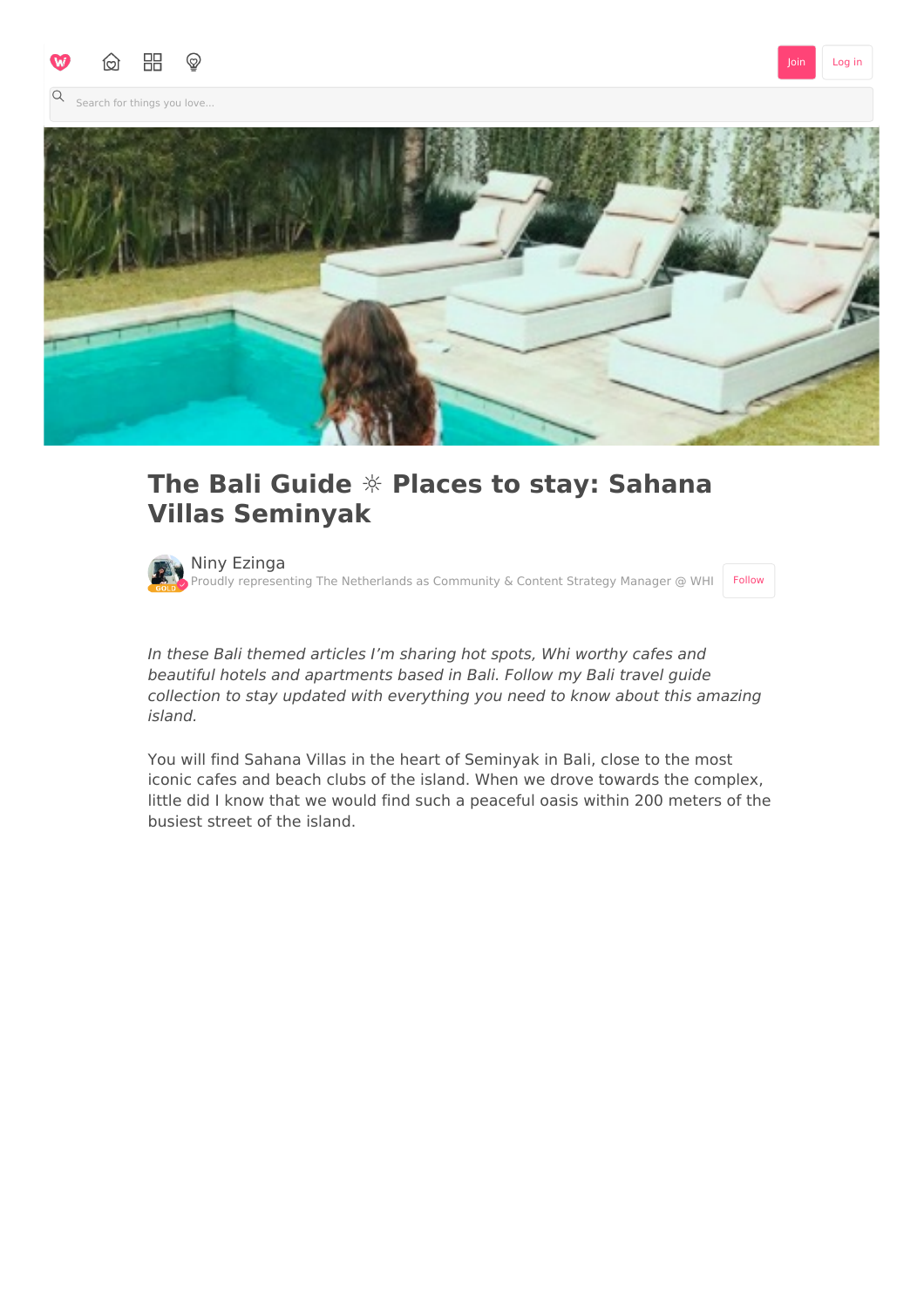

The apartments contain three rooms and are suitable for six people. All rooms have their own outdoor bathroom, which adds to the luxurious feeling you get when staying here. All rooms border on a beautiful inner garden with a private pool. If you book a room at Sahana Villas, the breakfast will be included and prepared daily in your own kitchen.

Since it was just me and my boyfriend during our stay here, we kind of felt like it was our own little palace. Both of us had quite some work to do, and the big table in the (open!) living room, and fast WiFi connection facilitated a perfect working environment.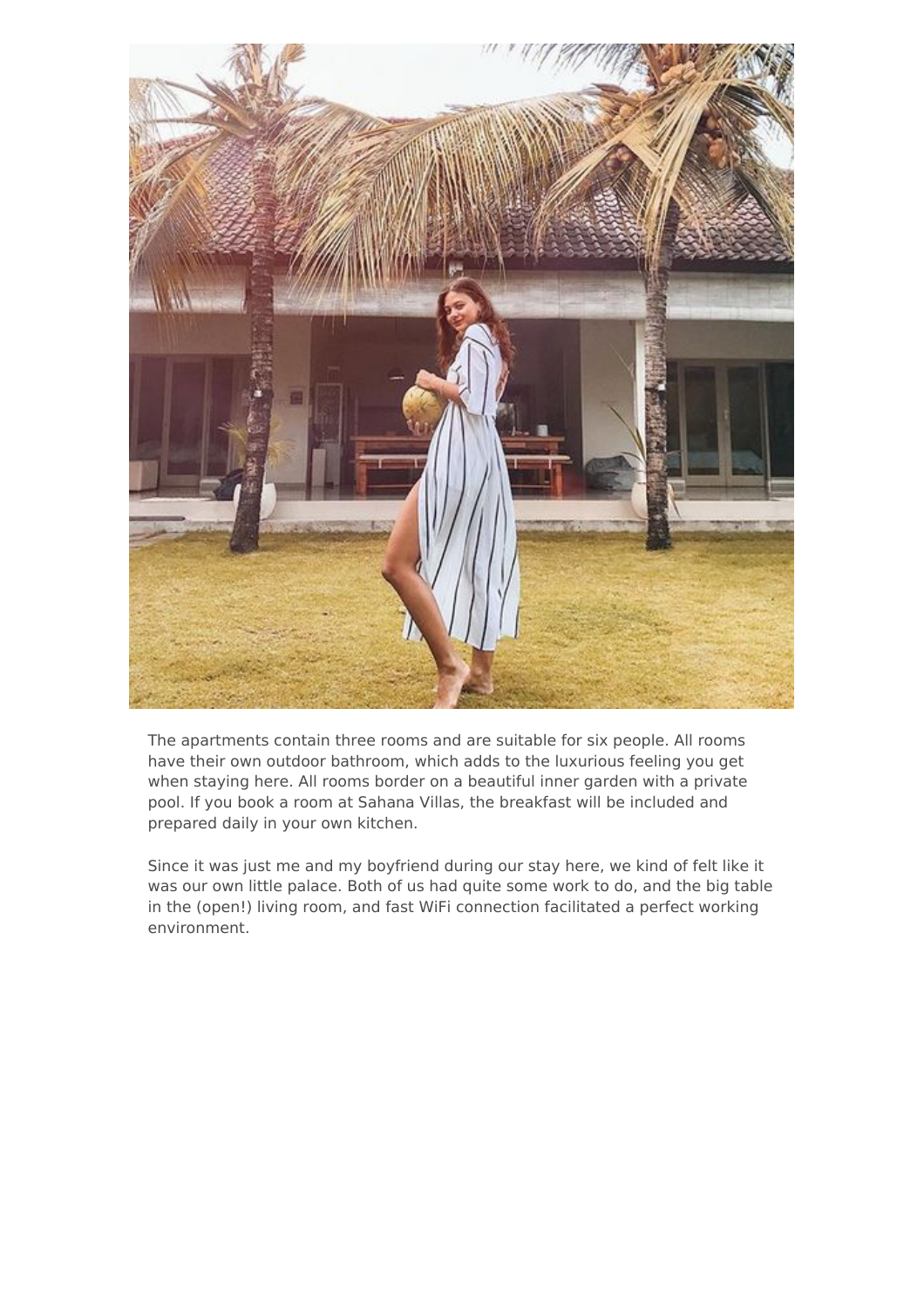

As stated, Sahana Villas is located in the heart of Seminyak in a side street of Jl. Kayu Aya. From the villa it's a three minute walk to the main street, 20 minutes to Canggu and 15 minutes to Kuta. You'll have cute shops right around the corner, just like cafes such as Sisterfields, Revolver Cafe, Nalu Bowls and Mad Pops.

The employees at Sahana Villas are extremely friendly and will go out of their way to help you out. When I asked for a big watermelon because of a photo I wanted to take, they almost ran to get that watermelon for me. Yes, ran.